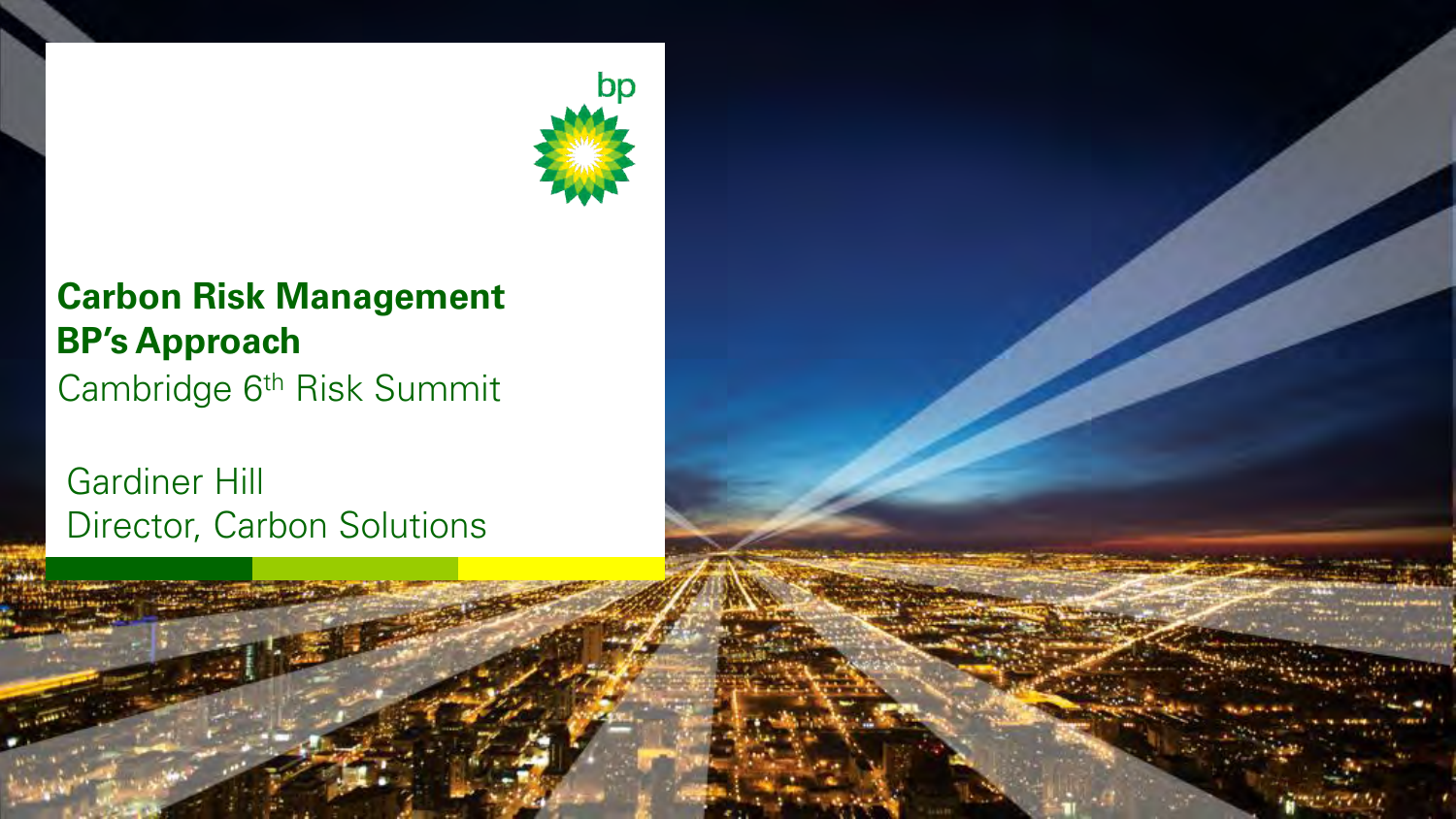

## BP Energy Outlook - Global energy sector

Consumption by economy *Billion toe* 



*Billion toe*  Consumption by fuel

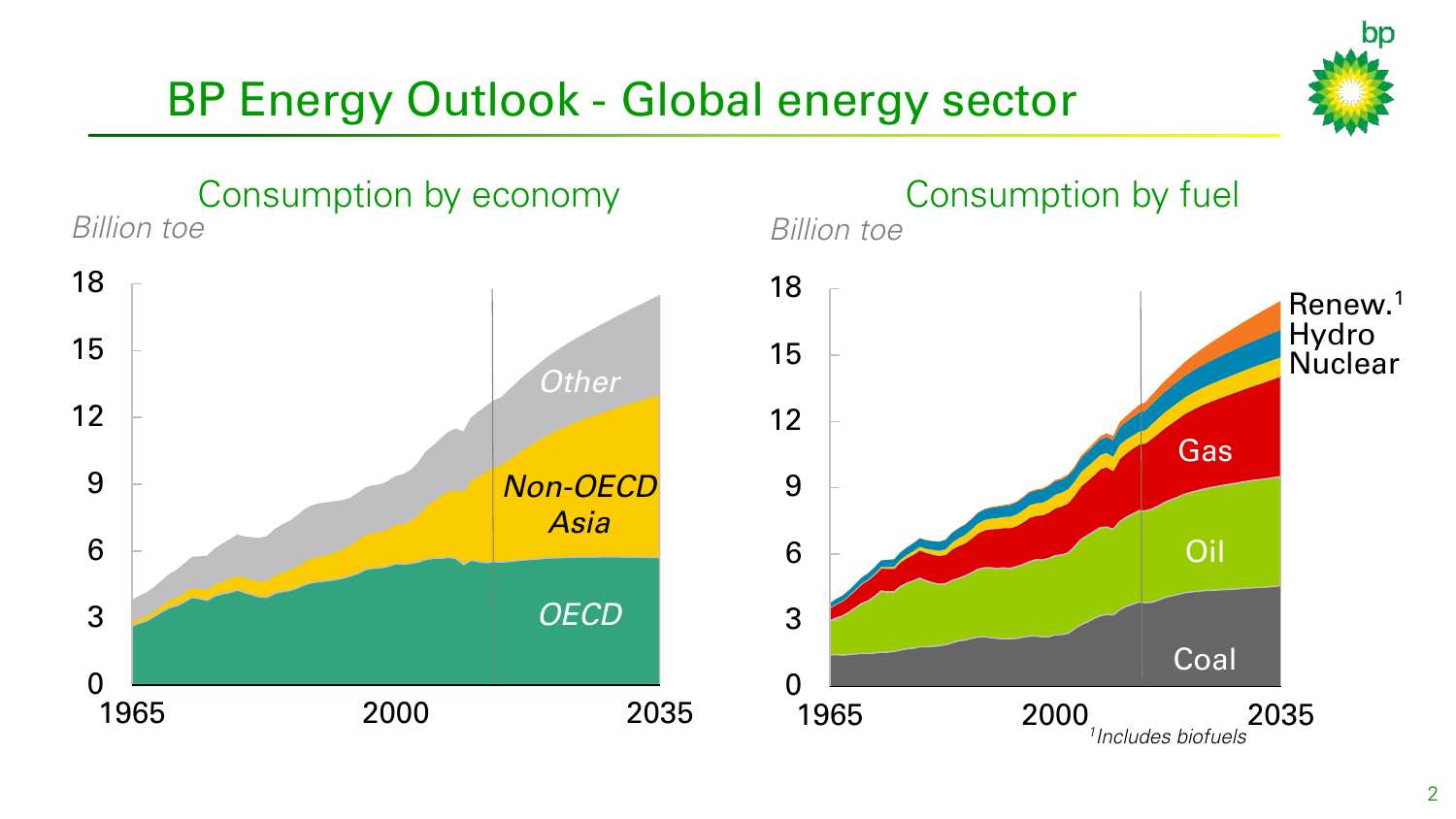## BP Energy Outlook - Carbon emissions





*1 Normalized for 1% swing in the coal/gas mix in power generation, equivalent to 110 Mt CO<sup>2</sup> . Estimates are based on energy shares in 2013.* 

#### Global options that achieve equal  $CO<sub>2</sub>$ emissions reductions<sup>1</sup> and *Billion tonnes CO<sub>2</sub>*

| <b>Abatement option</b>                              | Change<br>required |
|------------------------------------------------------|--------------------|
| Replace coal with gas in power<br>(% of total power) | $1\%$              |
| Add CCS to coal power plants<br>(% of total power)   | $0.7\%$            |
| Increase renewables power<br>generation              | 11%                |
| Increase nuclear power generation                    | 6%                 |
| Improve vehicle efficiency                           | 2%                 |
| Improve 'other sector' energy<br>efficiency          | $1\%$              |
| Improve efficiency of power<br>production            | $1\%$              |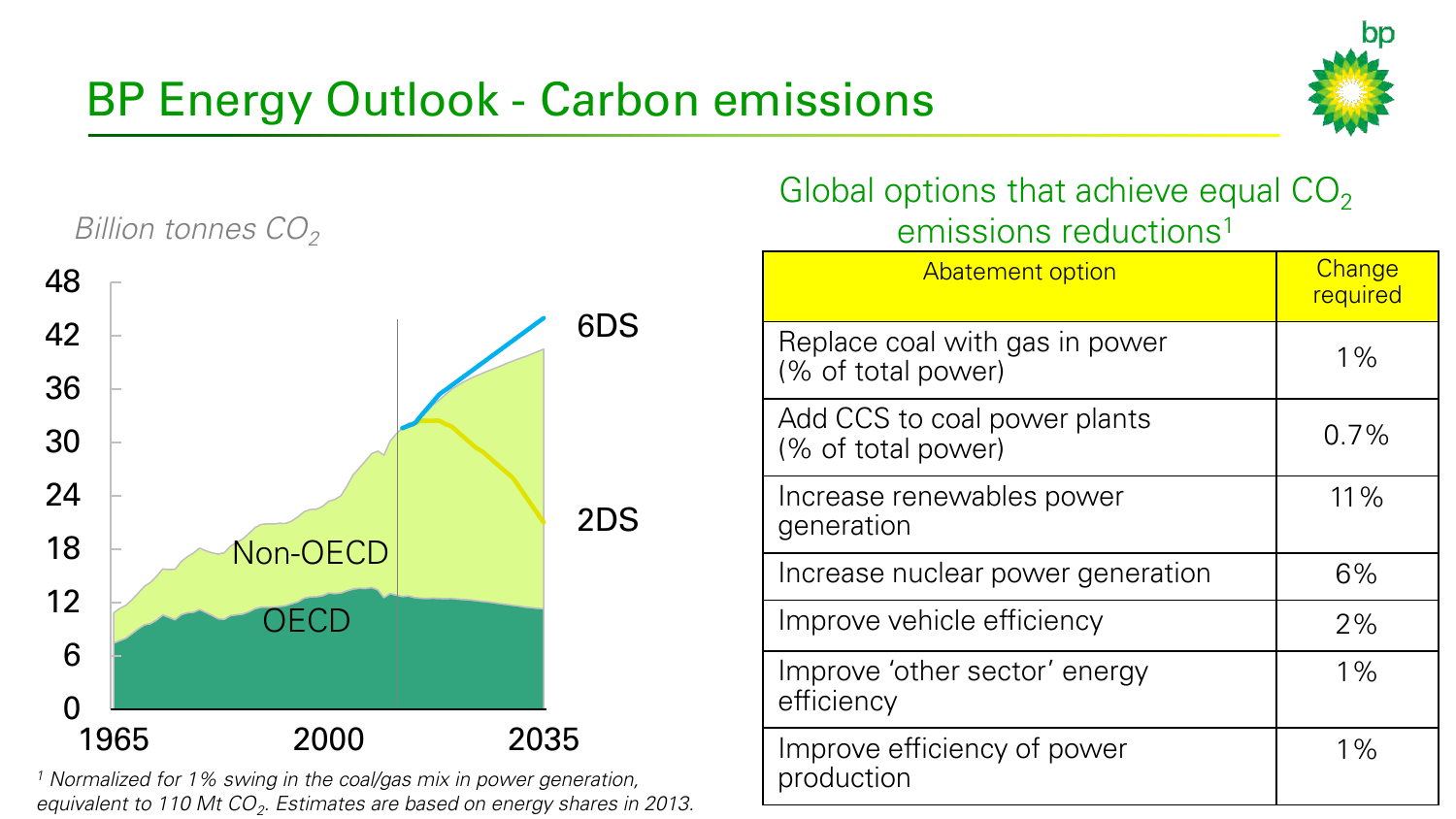## Resolution – strategic resilience for 2035 and beyond



Notice of BP **Annual General Meeting** 2015 bo com/ago





- Asset portfolio resilience to the International Energy Agency's (IEA's) and any other relevant post-2035, scenarios;
- Low-carbon energy research and development (R&D) and investment strategies;
- Ongoing operational emissions management;
- Relevant strategic key performance indicators (KPIs) and executive incentives; and
- Public policy positions relating to climate change.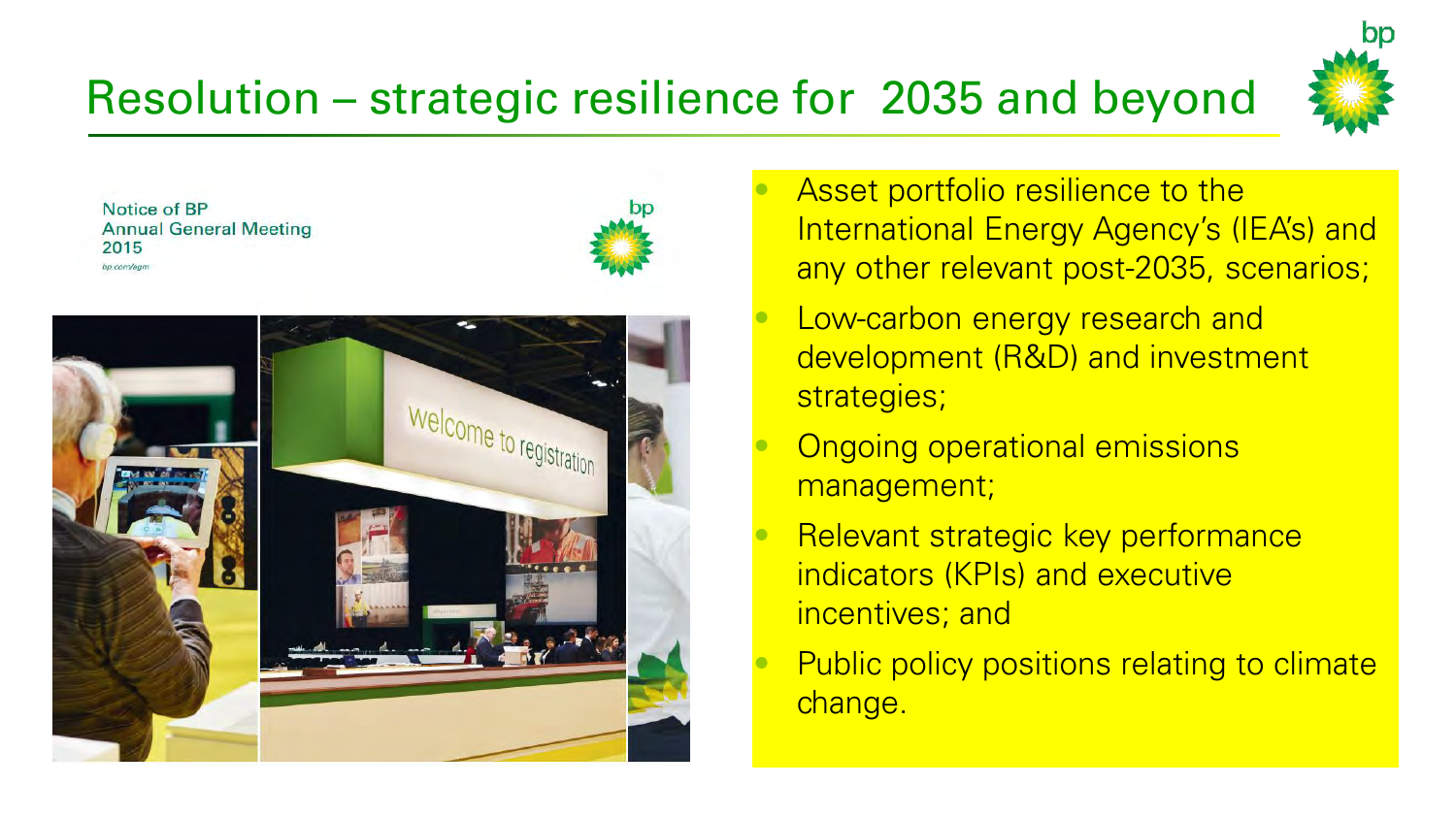## Portfolio resilience



Development of lower carbon options, in particular growing gas in our portfolio

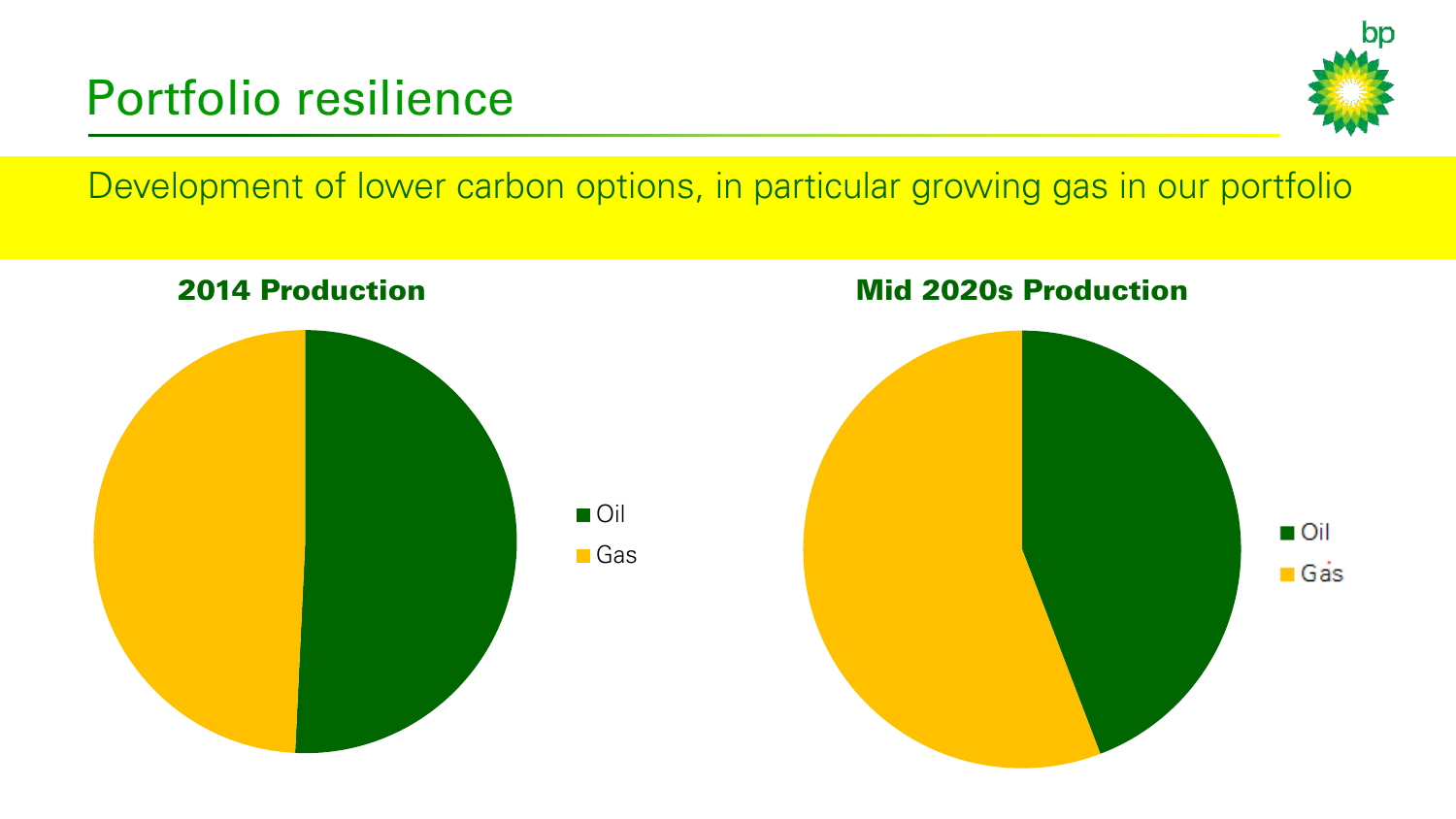## Low carbon energy R&D



#### **Our approach:**

• Reported R&D spend of \$663m in 2014

#### • **Leading technologies in**:

- Upstream seismic imaging and enhanced oil recovery
- Downstream petrochemicals and formulated products

#### • **Horizon scanning through**:

- University relationships and partnerships
- **Venturing**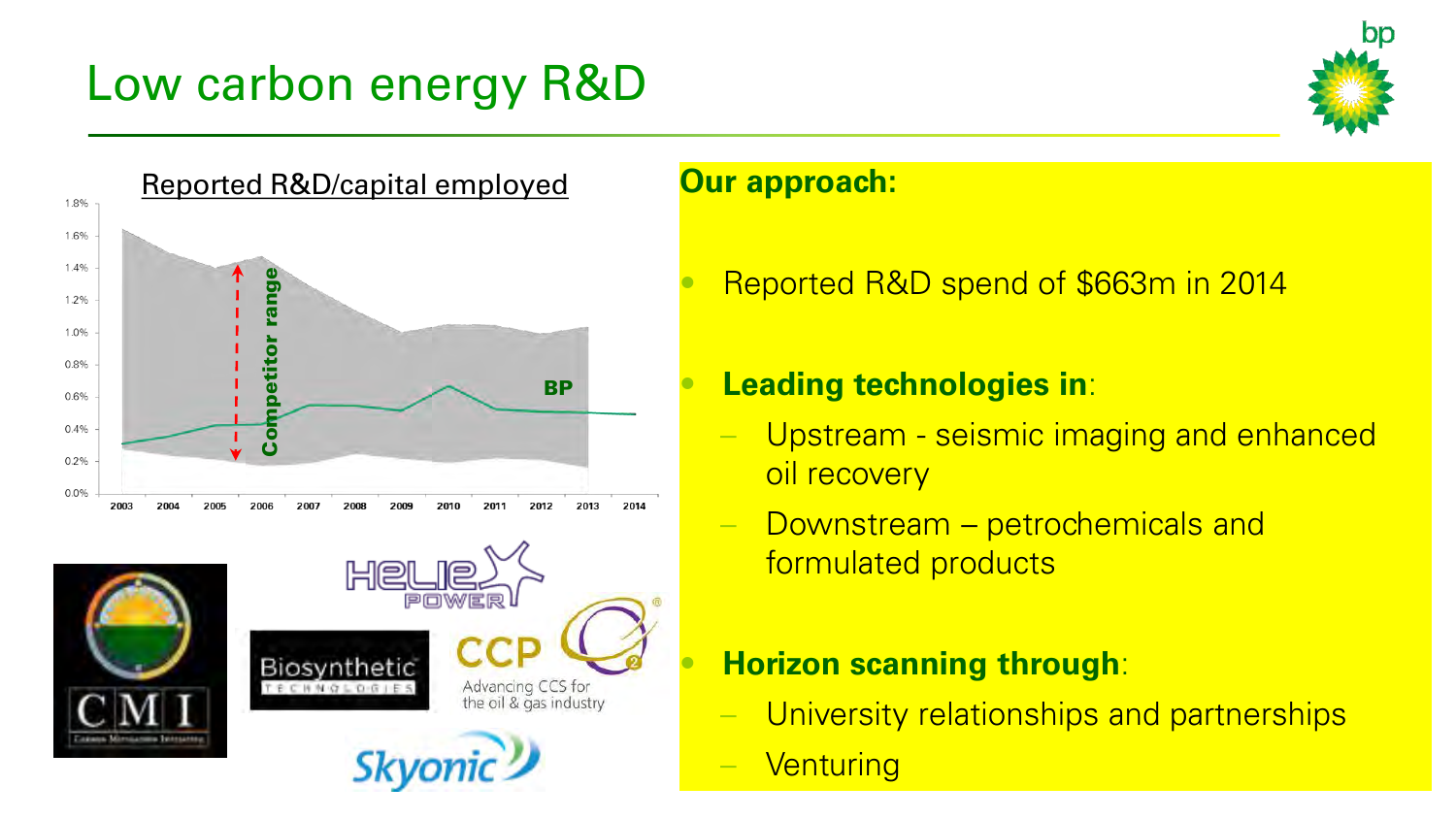

Globally only about **15%** of primary energy is converted into useful heat, light and motion. The scope for efficiency improvements is significant

#### **Greenhouse gas emissions**

(million tonnes of CO, equivalent)



#### **Our approach: driving efficiency**

- OMS and Solomon EII
- Reducing flaring and venting
- Product efficiency
- Carbon price engineering design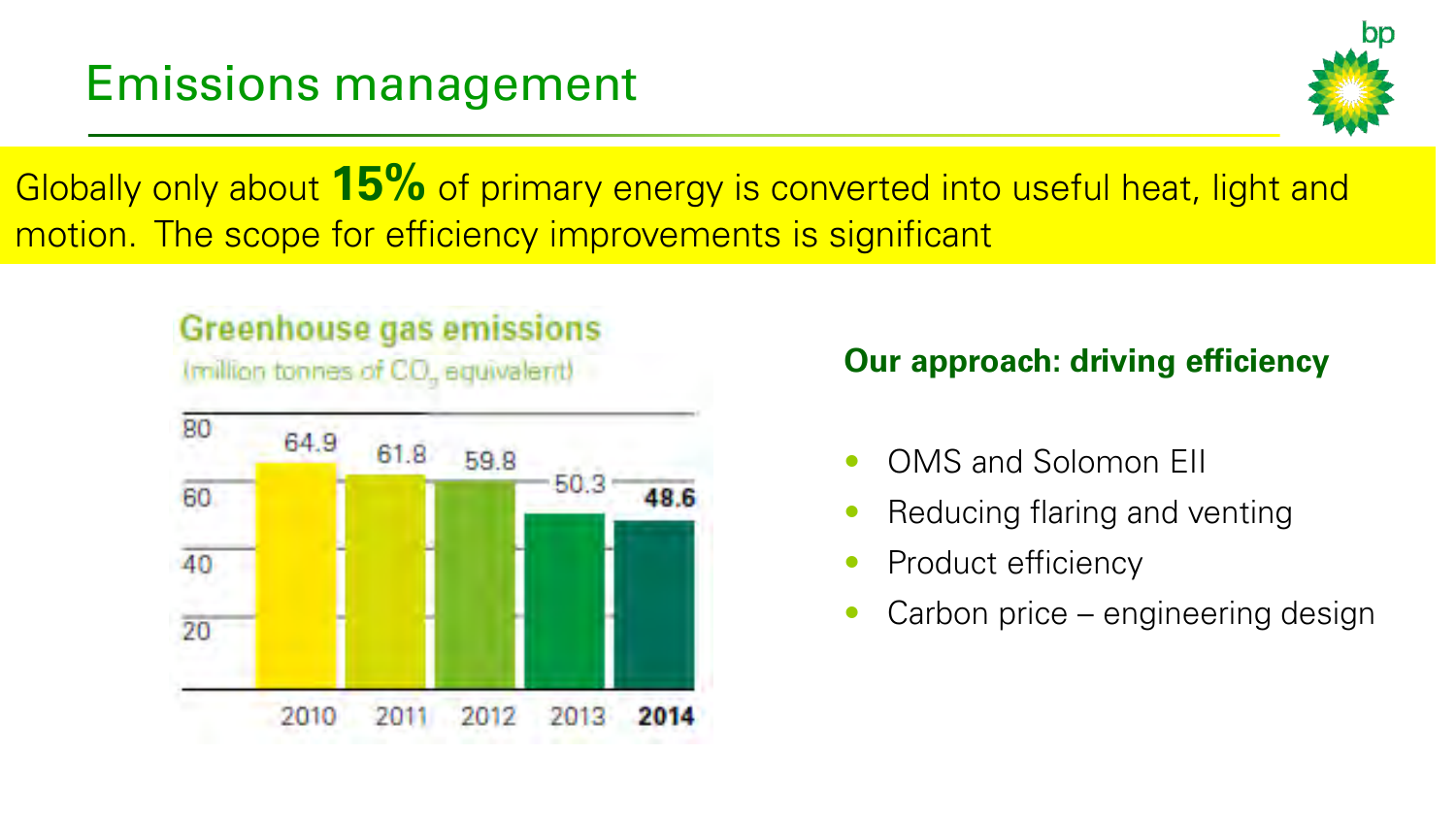## Integrated carbon risk management



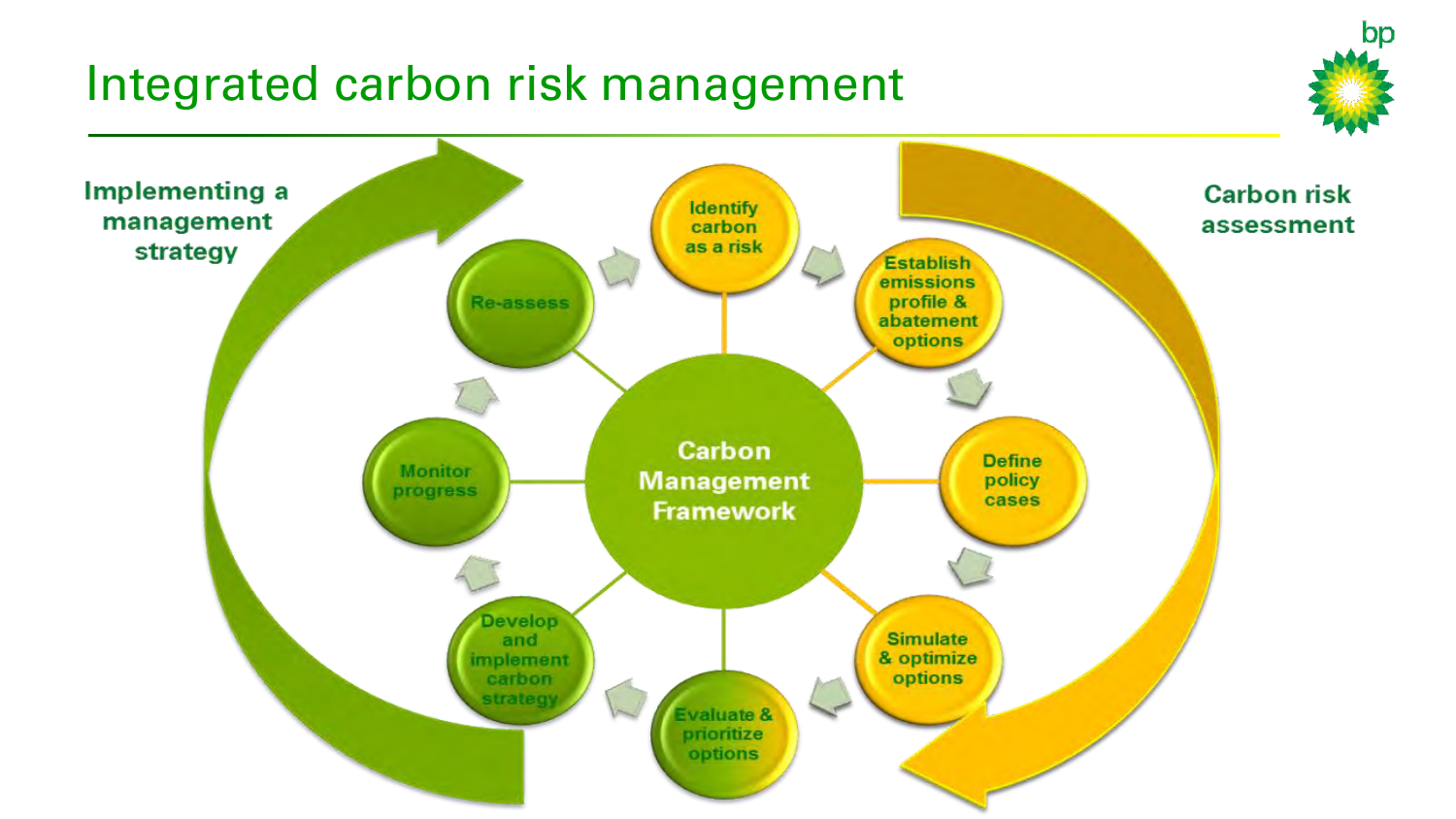## Driving efficiency – Zhuhai petrochemical plant



65%

lower greenhouse gas emissions

# 75%

lower water discharge than conventional **PTA technology** 

95%

lower solid waste generation

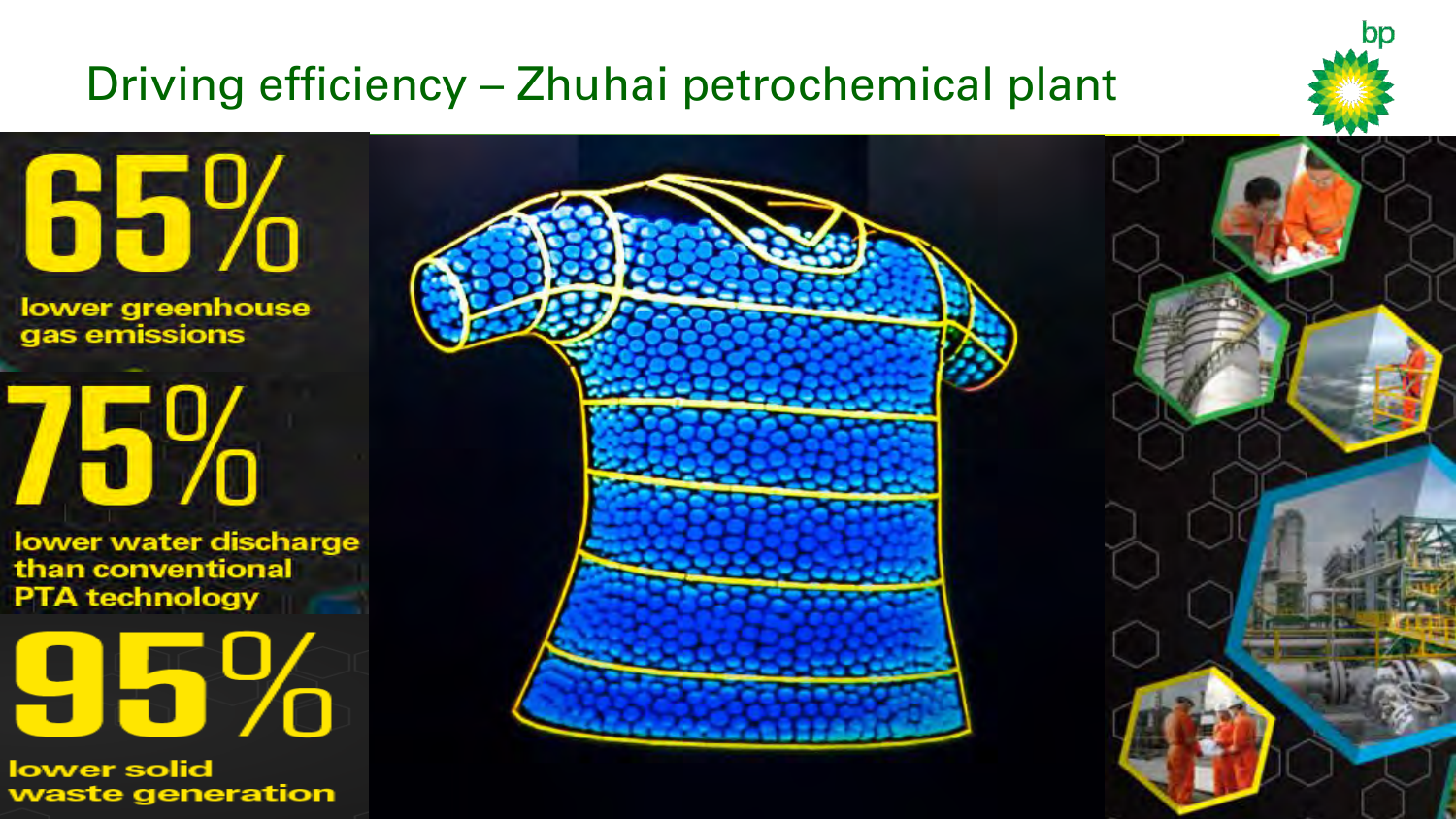## Public policy



### Joint call for tackling climate change & supporting carbon price